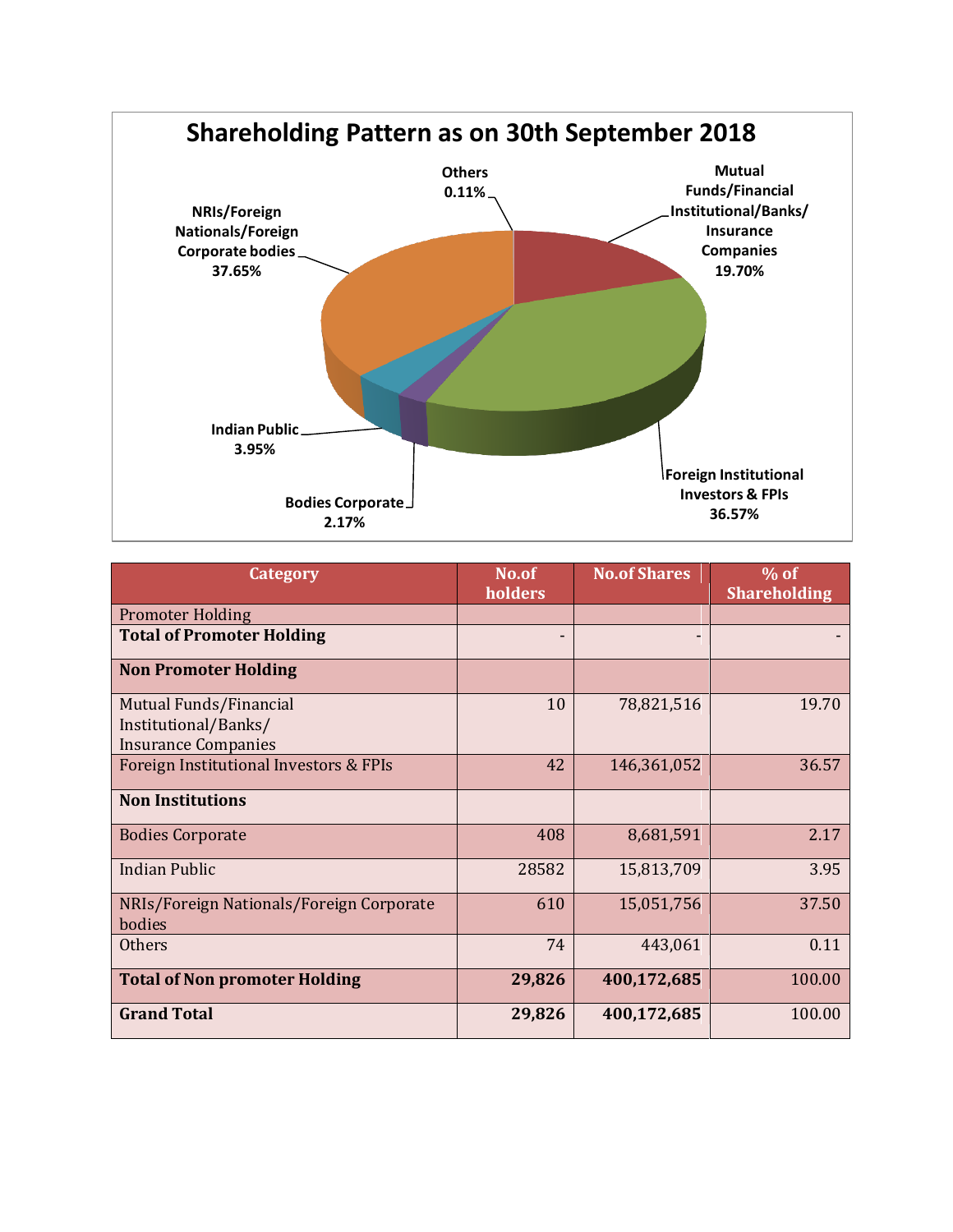Holding of specified securities ( Statement Showing Shareholding Pattern )

- 1. Name of Listed Entity : REDINGTON INDIA LTD 2 RS SHR
- 2. Scrip Code / Name of Scrip / Class of Security 532805 / REG / EQUITY
- 3. Share Holding Pattern Filed under: Reg. 31(1)(a) / Reg. 31(1)(b) / Reg.31(1)(c) a. If under 31(1)(b) then indicate the report for Quarter ending 30-Sep-2018 b. If under 31(1)(c) then indicate date of allotment/extinguishment 30-Sep-2018
- 4. Declaration: The Listed entity is required to submit the following declaration to the extent of submission of information:-

| <b>I</b> Particulars                                                                     | $\parallel$ Yes $*$ $\parallel$ No $*$ |                |
|------------------------------------------------------------------------------------------|----------------------------------------|----------------|
| Whether the Listed Entity has issued any partly paid up shares?                          |                                        | <b>INC</b>     |
| 2 Whether the Listed Entity has issued any Convertible Securities or Warrants?           |                                        | <b>INC</b>     |
| 3 Whether the Listed Entity has any shares against which depository receipts are issued? |                                        | $\parallel$ NC |
| 4 Whether the Listed Entity has any shares in locked-in?                                 |                                        | <b>INC</b>     |
| 5 Whether any shares held by promoters are pledge or otherwise encumbered?               |                                        | <b>INC</b>     |

5. The tabular format for disclosure of holding of specified securities is as follows:-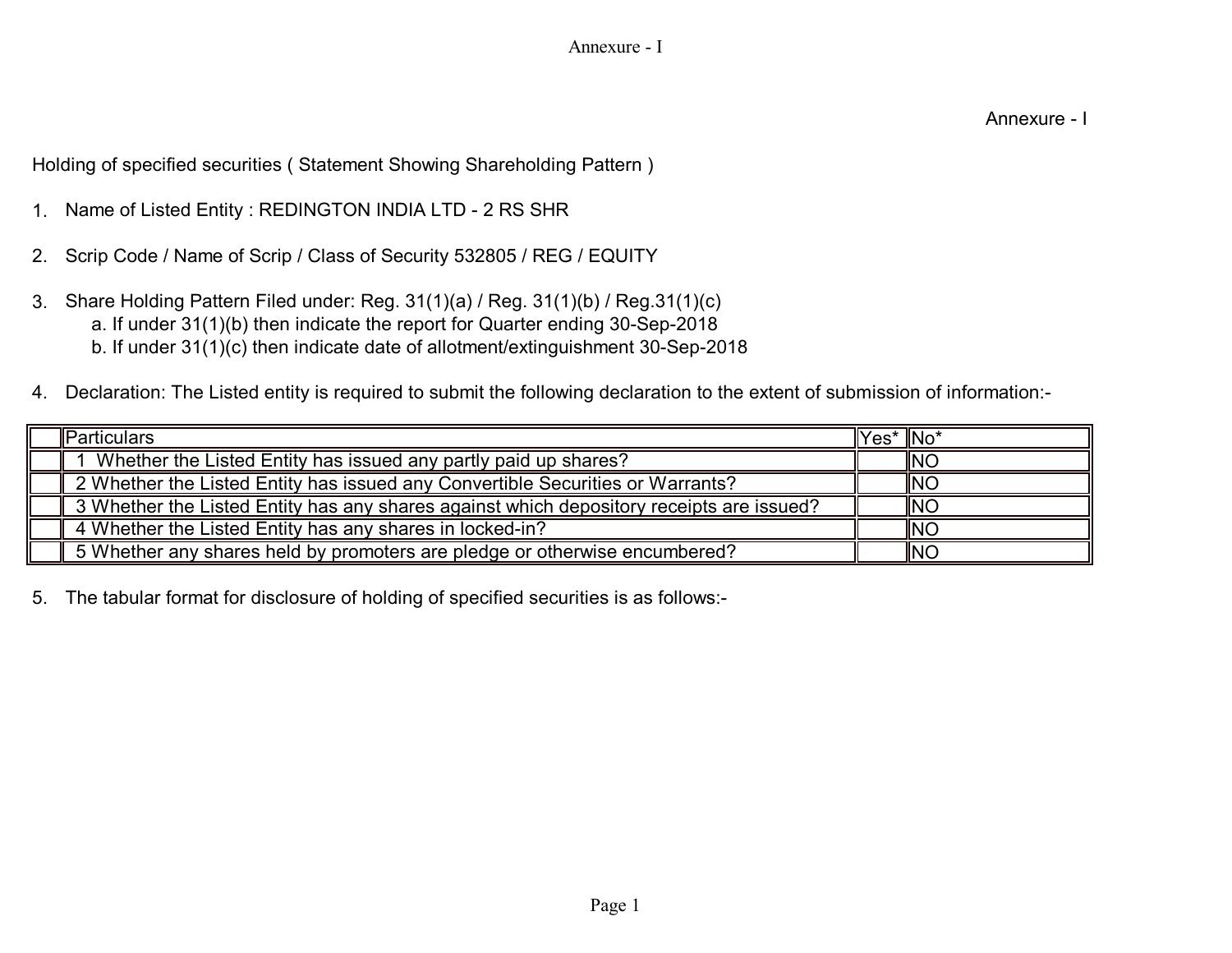|                 |                       |         | Table I - Summary Statement holding of specified securities |               |               |             |                  |              |                     |                         |                |               |                    |              |                 |                   |                 |                |
|-----------------|-----------------------|---------|-------------------------------------------------------------|---------------|---------------|-------------|------------------|--------------|---------------------|-------------------------|----------------|---------------|--------------------|--------------|-----------------|-------------------|-----------------|----------------|
| Cate            | Category of           | Nos. of | No. of                                                      | No. of        | No. of shares | Total nos.  | Shareholding as  |              |                     | Number of Voting Rights |                | No. of Shares | Shareholding,      | Number of    |                 | Number of Shares  |                 | Number of      |
| gory            | Shareholder           |         | Shareholders fully paid up Partly paid-                     |               | underlying    | shares held | a % of total no. |              |                     | held in each class of   |                | Underlying    | as a % assuming    | Locked in    |                 | pledged or        |                 | equity         |
| (1)             | (II)                  | (III)   | equity shares                                               | up            | Depository    | $(VII) =$   | of shares        |              |                     | securities (IX)         |                | Outstanding   | full conversion    | shares (XII) |                 | otherwise         |                 | shares held in |
|                 |                       |         | held                                                        | equity shares | Receipts      | $(IV)+(V)+$ | (calculated as   |              |                     |                         |                | convertible   | of convertible     |              |                 | encumbered (XIII) |                 | dematerialized |
|                 |                       |         | (IV)                                                        | held          | (VI)          | (VI)        | per SCRR, 1957)  |              | No of Voting Rights |                         | Total as       | securities    | securities         |              | No.(a) $As a %$ |                   | $No.(a)$ As a % | form (XIV)     |
|                 |                       |         |                                                             | (V)           |               |             | (VIII) As a      | <b>Class</b> | <b>Class</b>        | Total                   | a % of (A+B+C) | (including    | as a percentage    |              | of total        |                   | of total        |                |
|                 |                       |         |                                                             |               |               |             | $%$ of (A+B+C2)  | eg: $X$      | eg: Y               |                         |                | Warrants)     | of diluted share   |              | Shares          |                   | <b>Shares</b>   |                |
|                 |                       |         |                                                             |               |               |             |                  |              |                     |                         |                | (X)           | capital)           |              | held $(b)$      |                   | held $(b)$      |                |
|                 |                       |         |                                                             |               |               |             |                  |              |                     |                         |                |               | $(XI) = (VII)+(X)$ |              |                 |                   |                 |                |
|                 |                       |         |                                                             |               |               |             |                  |              |                     |                         |                |               | As a % of (A+B+C2) |              |                 |                   |                 |                |
|                 |                       |         |                                                             |               |               |             |                  |              |                     |                         |                |               |                    |              |                 |                   |                 |                |
|                 | <b>PROMOTER &amp;</b> |         |                                                             |               |               |             |                  |              |                     |                         |                |               |                    |              |                 |                   |                 |                |
|                 | <b>PROMOTER</b>       |         |                                                             |               |               |             |                  |              |                     |                         |                |               |                    |              |                 |                   |                 |                |
| IA.             | <b>GROUP</b>          |         |                                                             |               |               |             |                  |              |                     |                         |                |               |                    |              |                 |                   |                 |                |
| ĪB.             | <b>PUBLIC</b>         | 29826   | 400172685                                                   |               |               | 400172685   | 100              | $4E+08$      |                     | $4E+08$                 | 100            |               | 100                |              |                 |                   |                 | 305831594      |
|                 | <b>NON</b>            |         |                                                             |               |               |             |                  |              |                     |                         |                |               |                    |              |                 |                   |                 |                |
|                 | <b>PROMOTER-</b>      |         |                                                             |               |               |             |                  |              |                     |                         |                |               |                    |              |                 |                   |                 |                |
| IC.             | <b>NON PUBLIC</b>     |         |                                                             |               |               |             |                  |              |                     |                         |                |               |                    |              |                 |                   |                 |                |
|                 | <b>ISHARES</b>        |         |                                                             |               |               |             |                  |              |                     |                         |                |               |                    |              |                 |                   |                 |                |
|                 | <b>UNDERLYING</b>     |         |                                                             |               |               |             |                  |              |                     |                         |                |               |                    |              |                 |                   |                 |                |
| $ C1$ .         | DRS                   |         |                                                             |               |               |             |                  |              |                     |                         |                |               |                    |              |                 |                   |                 |                |
|                 | <b>SHARES HELD</b>    |         |                                                             |               |               |             |                  |              |                     |                         |                |               |                    |              |                 |                   |                 |                |
|                 | lBY.                  |         |                                                             |               |               |             |                  |              |                     |                         |                |               |                    |              |                 |                   |                 |                |
|                 | <b>EMPLOYEE</b>       |         |                                                             |               |               |             |                  |              |                     |                         |                |               |                    |              |                 |                   |                 |                |
| IC <sub>2</sub> | <b>TRUSTS</b>         |         |                                                             |               |               |             |                  |              |                     |                         |                |               |                    |              |                 |                   |                 |                |
|                 | Total                 |         | 29826 400172685                                             |               |               | 400172685   | 100              | $4E+08$      |                     | 4E+08                   | 100            |               | 100                |              |                 |                   |                 | 305831594      |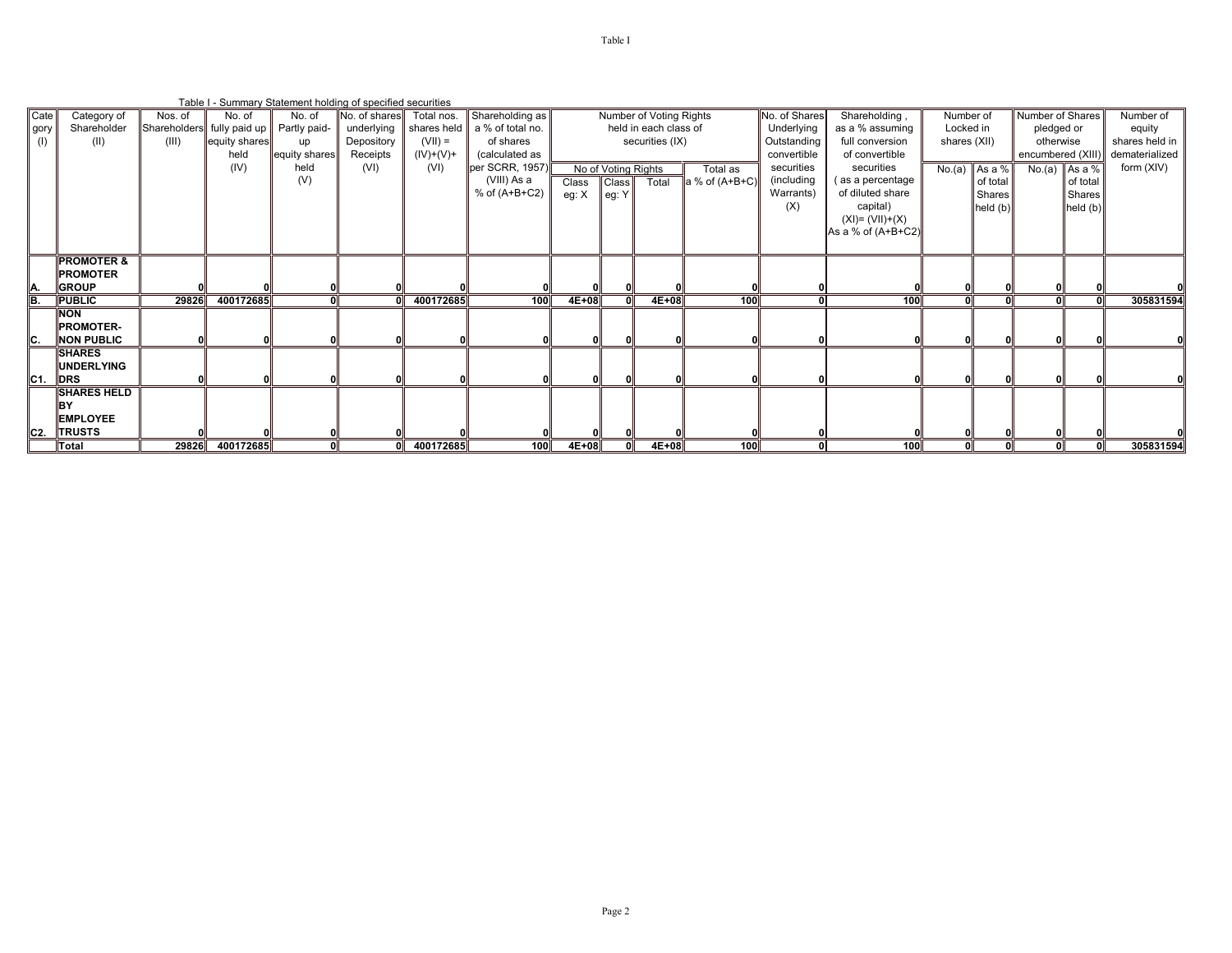|    | Table II - Statement showing shareholding pattern of the Promoter and Promoter Group |            |         |                                |      |                                       |             |                                    |                         |                         |     |                              |               |                    |               |          |                   |                 |                |
|----|--------------------------------------------------------------------------------------|------------|---------|--------------------------------|------|---------------------------------------|-------------|------------------------------------|-------------------------|-------------------------|-----|------------------------------|---------------|--------------------|---------------|----------|-------------------|-----------------|----------------|
|    | Category & Name                                                                      | <b>PAN</b> | Nos. of | No. of                         |      | Partly paid- No. of shares Total nos. |             | Shareholding %                     |                         | Number of Voting Rights |     |                              | No. of Shares | Shareholding       | Number of     |          | Number of Shares  |                 | Number of      |
|    | of the Shareholders                                                                  |            |         | (II) Shareholder fully paid up | up   | underlying                            | shares held | calculated as                      |                         | held in each class of   |     |                              | Underlying    | as a % assuming    | Locked in     |          | pledged or        |                 | equity         |
|    | (1)                                                                                  |            | (III)   | equity shares equity shares    |      | Depository                            | $(VII =$    | per SCRR, 1957                     |                         | securities (IX)         |     |                              | Outstanding   | full conversion    | shares (XII)  |          | otherwise         |                 | shares held in |
|    |                                                                                      |            |         | held                           | held | Receipts                              |             | $  V + V + V  $ As a % of (A+B+C2) |                         |                         |     |                              | convertible   | of convertible     |               |          | encumbered (XIII) |                 | dematerialized |
|    |                                                                                      |            |         | (IV)                           | (V)  | (VI)                                  |             | (VIII)                             |                         |                         |     | No of Voting Rights Total as | securities    | securities         | No.(a) As a % |          |                   | No.(a) As a $%$ | form (XIV)     |
|    |                                                                                      |            |         |                                |      |                                       |             |                                    |                         |                         |     | a % of                       | (including    | as a percentage    |               | of total |                   | of total        |                |
|    |                                                                                      |            |         |                                |      |                                       |             |                                    | Class Class Total       |                         |     | Total                        | Warrants)     | of diluted share   |               | Shares   |                   | Shares          |                |
|    |                                                                                      |            |         |                                |      |                                       |             |                                    |                         |                         |     | Voting                       | (X)           | capital)           |               | held(b)  |                   | held (b)        |                |
|    |                                                                                      |            |         |                                |      |                                       |             |                                    |                         |                         |     | rights                       |               | $(XI) = (VII)+(X)$ |               |          |                   |                 |                |
|    |                                                                                      |            |         |                                |      |                                       |             |                                    |                         |                         |     |                              |               | as a % of A+B+C2   |               |          |                   |                 |                |
|    |                                                                                      |            |         |                                |      |                                       |             |                                    |                         |                         |     |                              |               |                    |               |          |                   |                 |                |
| 1. | <b>INDIAN</b>                                                                        |            |         |                                |      |                                       |             |                                    |                         |                         |     |                              |               |                    |               |          |                   |                 |                |
|    | Individuals/Hindu undivided                                                          |            |         |                                |      |                                       |             |                                    |                         |                         |     |                              |               |                    |               |          |                   |                 |                |
|    | a. Family                                                                            |            |         |                                | ΩI   |                                       |             |                                    |                         | $\Omega$                | 0   |                              |               |                    | 0             | n        |                   |                 |                |
|    | <b>Central Government/</b>                                                           |            |         |                                |      |                                       |             |                                    |                         |                         |     |                              |               |                    |               |          |                   |                 |                |
|    | b. State Government(s)                                                               |            |         |                                | ΟI   |                                       | O           | ωı                                 |                         | O                       | 0l  |                              |               |                    | $\mathbf{0}$  |          |                   |                 |                |
|    | <b>Financial Institutions/</b>                                                       |            |         |                                |      |                                       |             |                                    |                         |                         |     |                              |               |                    |               |          |                   |                 |                |
|    | c. Banks                                                                             |            |         |                                | ΩI   |                                       |             |                                    |                         |                         |     |                              |               |                    | $\Omega$      |          |                   |                 |                |
|    | d. ANY OTHER                                                                         |            |         |                                |      |                                       |             |                                    |                         |                         |     |                              |               |                    |               |          |                   |                 |                |
|    |                                                                                      |            |         |                                |      |                                       |             |                                    |                         |                         |     |                              |               |                    |               |          |                   |                 |                |
|    | Sub-Total (A)(1)                                                                     |            |         | Ωl                             | οl   | $\Omega$                              | $\Omega$    | ΩI                                 | $\Omega$                | Ωl                      | - 0 | οl                           | $\Omega$      |                    | 0             | ΩI       | ΩI                | 01              |                |
|    |                                                                                      |            |         |                                |      |                                       |             |                                    |                         |                         |     |                              |               |                    |               |          |                   |                 |                |
|    | 2. FOREIGN                                                                           |            |         |                                |      |                                       |             |                                    |                         |                         |     |                              |               |                    |               |          |                   |                 |                |
|    | Individuals (Non-                                                                    |            |         |                                |      |                                       |             |                                    |                         |                         |     |                              |               |                    |               |          |                   |                 |                |
|    | Resident Individuals/                                                                |            |         |                                |      |                                       |             |                                    |                         |                         |     |                              |               |                    |               |          |                   |                 |                |
|    | a. Foreign Individuals)                                                              |            |         |                                | 01   |                                       | n           |                                    | 01                      | 0                       | 01  | 01                           |               |                    | $\mathbf{0}$  |          | 0                 | 0               |                |
|    | b. Government                                                                        |            |         | σI                             | न    | $\overline{0}$                        | ᅙ           | ᇭ                                  | $\overline{\mathbf{0}}$ | 0l                      | ō   | न                            | $\Omega$      |                    | ᠗             | ᅃ        | ᠗                 | ᅃ               |                |
|    | c. Institutions                                                                      |            |         | ΩI                             | ōĪ   | $\Omega$                              | $\Omega$    | 0                                  |                         | $\Omega$                | 0   | न                            | $\mathbf{r}$  |                    | $\Omega$      | Û        | $\Omega$          | $\mathbf{0}$    | Οl             |
|    | d. Foreign Portfolio Investor                                                        |            |         | ΩI                             | ग    | 0                                     | ΩI          | ਗ                                  | Ω                       | Ωl                      | ō   | оT                           | $\Omega$      |                    | 0             | $\Omega$ | $\Omega$          | 0               | ᅃ              |
|    | f. ANY OTHER                                                                         |            |         |                                |      |                                       |             |                                    |                         |                         |     |                              |               |                    |               |          |                   |                 |                |
|    |                                                                                      |            |         |                                |      |                                       |             |                                    |                         |                         |     |                              |               |                    |               |          |                   |                 |                |
|    | Sub-Total (A)(2)                                                                     |            |         |                                | οl   |                                       | n           | ωı                                 |                         |                         | n   | ΩI                           | $\Omega$      |                    | n             |          |                   |                 |                |
|    |                                                                                      |            |         |                                |      |                                       |             |                                    |                         |                         |     |                              |               |                    |               |          |                   |                 |                |
|    | <b>Total Shareholding of</b>                                                         |            |         |                                |      |                                       |             |                                    |                         |                         |     |                              |               |                    |               |          |                   |                 |                |
|    | Promoter                                                                             |            |         |                                |      |                                       |             |                                    |                         |                         |     |                              |               |                    |               |          |                   |                 |                |
|    | and Promoter Group (A)=                                                              |            |         |                                |      |                                       |             |                                    |                         |                         |     |                              |               |                    |               |          |                   |                 |                |
|    | $(A)(1)+(A)(2)$                                                                      |            |         |                                |      |                                       |             |                                    |                         |                         |     |                              |               |                    |               |          |                   |                 |                |

Details of Shares which remain unclaimed may be given hear along with details such as number of shareholders, outstanding shares held in demat/unclaimed suspense account, voting rights which are frozen etc.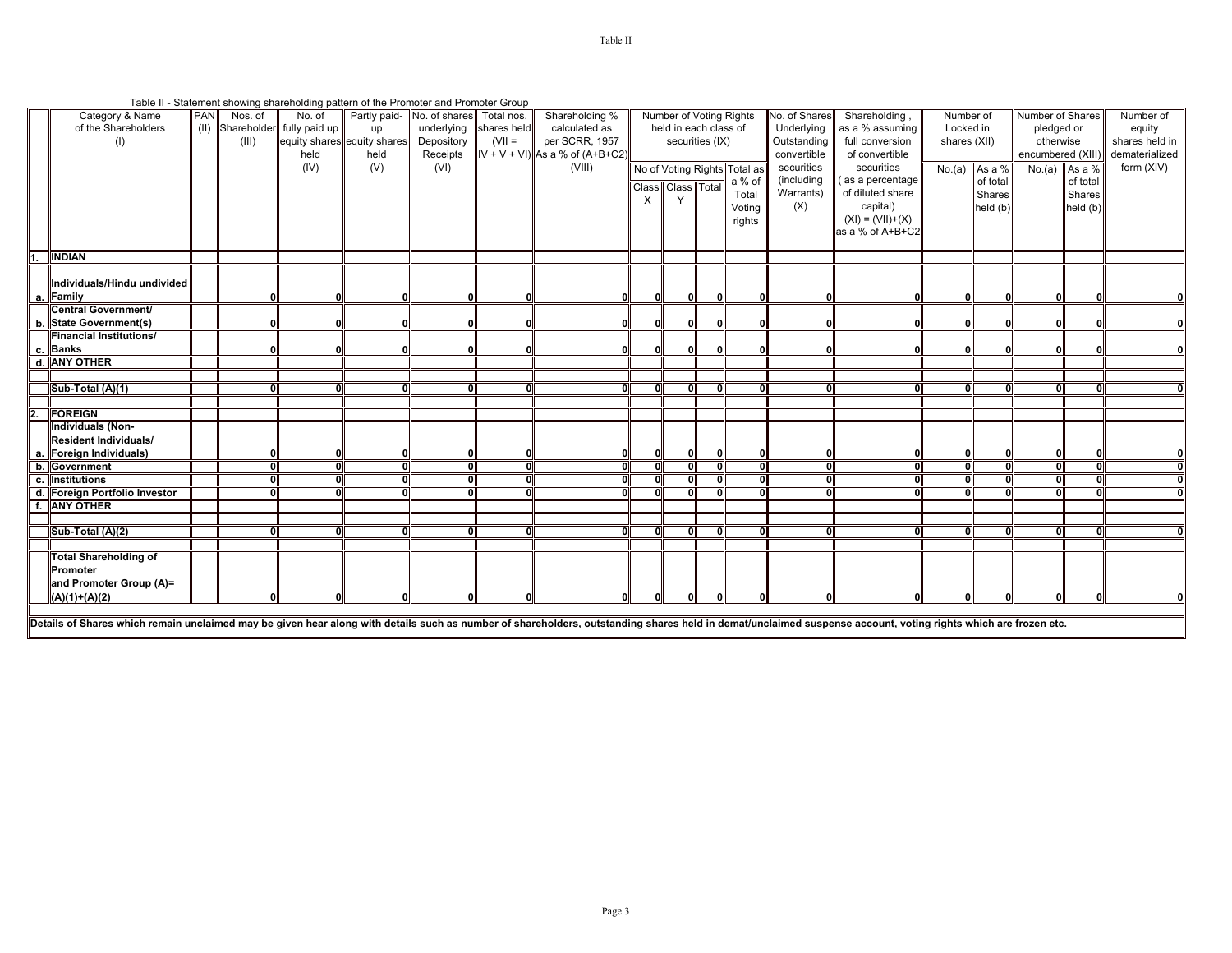|           |                                                                |                   |             | Table III - Statement showing shareholding pattern of the Public shareholder |                      |                        |                    |                                                      |                         |                     |                       |              |                            |                                    |              |                    |                        |                    |                                  |
|-----------|----------------------------------------------------------------|-------------------|-------------|------------------------------------------------------------------------------|----------------------|------------------------|--------------------|------------------------------------------------------|-------------------------|---------------------|-----------------------|--------------|----------------------------|------------------------------------|--------------|--------------------|------------------------|--------------------|----------------------------------|
|           | Category & Name                                                | PAN               | Nos. of     | No. of                                                                       | Partly paid-         | No. of shares          | Total nos.         | Shareholding %                                       | Number of Voting Rights |                     |                       |              | <b>Vo. of Shares</b>       | <b>Total Shareholding</b>          | Number of    |                    | Number of Shares       |                    | Number of                        |
|           | of the Shareholders                                            | (II)              | Shareholder | fully paid up                                                                | up                   | underlying             | shares held        | calculated as                                        |                         |                     | held in each class of |              | Underlying                 |                                    | Locked in    |                    | pledged or otherwise   |                    | equity                           |
|           | (1)                                                            |                   | (III)       | equity shares<br>held                                                        | equity share<br>held | Depository<br>Receipts | $(VII =$           | per SCRR, 1957<br>$IV + V + VI$ ) As a % of (A+B+C2) |                         |                     | securities IX)        |              | Outstanding<br>convertible | as a % assuming<br>full conversion | shares (XII) |                    | encumbered (XIII)      |                    | shares held in<br>dematerialized |
|           |                                                                |                   |             | (IV)                                                                         | (V)                  | (VI)                   |                    | (VIII)                                               |                         | No of Voting Rights |                       | Total as     | securities                 | of convertible                     | No.(a)       | As a %             | No.(a)                 | As a %             | form (XIV)                       |
|           |                                                                |                   |             |                                                                              |                      |                        |                    |                                                      | Class                   | Class               | Total                 | a % of       | (including                 | securities                         |              | of total<br>Shares | Not applio<br>able)    | of total<br>Shares |                                  |
|           |                                                                |                   |             |                                                                              |                      |                        |                    |                                                      | $\times$                | Y                   |                       | Total        | Warrants)                  | (as a percentage                   |              | held (b)           |                        | held               |                                  |
|           |                                                                |                   |             |                                                                              |                      |                        |                    |                                                      |                         |                     |                       | Voting       | (X)                        | of diluted share                   |              |                    |                        | Not appli          |                                  |
|           |                                                                |                   |             |                                                                              |                      |                        |                    |                                                      |                         |                     |                       | rights       |                            | capital)                           |              |                    |                        | cable) (b)         |                                  |
|           |                                                                |                   |             |                                                                              |                      |                        |                    |                                                      |                         |                     |                       |              |                            | (XI)                               |              |                    |                        |                    |                                  |
|           | 1. <b>INSTITUTIONS</b>                                         |                   |             |                                                                              |                      |                        |                    |                                                      |                         |                     |                       |              |                            |                                    |              |                    |                        |                    |                                  |
|           | a. Mutual Funds/                                               |                   |             | 50289997                                                                     |                      |                        | 0 50289997         | 12.57                                                | 50289997                | OII                 | 50289997              | 12.57        |                            | 12.57                              |              |                    | <b>NA</b>              |                    | 50289997                         |
|           | Names                                                          |                   |             |                                                                              |                      |                        |                    |                                                      |                         |                     |                       |              |                            |                                    |              |                    |                        |                    |                                  |
|           | IDFC TRUSTEE CO LTD A/C<br><b>HDFC</b>                         |                   |             |                                                                              |                      |                        |                    |                                                      |                         |                     |                       |              |                            |                                    |              |                    |                        |                    |                                  |
|           | RETIREMENT SAVINGS FUND-                                       |                   |             |                                                                              |                      |                        |                    |                                                      |                         |                     |                       |              |                            |                                    |              |                    |                        |                    |                                  |
|           | <b>EQUITY</b>                                                  |                   |             |                                                                              |                      |                        |                    |                                                      |                         |                     |                       |              |                            |                                    |              |                    |                        |                    |                                  |
|           | PLAN                                                           | AAATH1809A        |             | 35977902                                                                     |                      |                        | 35977902           | 8.99                                                 | 35977902                |                     | 35977902              | 8.99         |                            | 8.99                               |              |                    |                        |                    | 35977902                         |
| b.        | <b>Venture Capital Funds</b>                                   |                   |             |                                                                              |                      |                        |                    |                                                      |                         | O                   |                       |              |                            | $\mathbf{0}$                       |              |                    | <b>NA</b>              |                    |                                  |
| C.        | <b>Alternate Investment Funds</b>                              |                   |             | 1000000                                                                      |                      |                        | 1000000            | 0.25                                                 | 1000000                 | ᅃ                   | 1000000               | 0.25         |                            | 0.25                               |              |                    | <b>NA</b>              |                    | 1000000                          |
|           | Foreign Venture                                                |                   |             |                                                                              |                      |                        |                    |                                                      |                         |                     |                       |              |                            |                                    |              |                    | <b>NA</b>              |                    |                                  |
| d.        | <b>Capital Investors</b><br>Foreign Portfolio                  |                   |             |                                                                              |                      |                        |                    |                                                      |                         |                     |                       |              |                            |                                    |              |                    |                        |                    |                                  |
| е.        | Investors                                                      |                   | 141         | 143444754                                                                    |                      |                        | 143444754          |                                                      | 35.85 143444754         | ΟI                  | 143444754             | 35.85        |                            | 35.85                              |              |                    | <b>NA</b>              |                    | 143444754                        |
|           | Names:                                                         |                   |             |                                                                              |                      |                        |                    |                                                      |                         |                     |                       |              |                            |                                    |              |                    |                        |                    |                                  |
|           |                                                                |                   |             |                                                                              |                      |                        |                    |                                                      |                         |                     |                       |              |                            |                                    |              |                    |                        |                    |                                  |
|           | STANDARD CHARTERED PRIVATE                                     |                   |             |                                                                              |                      |                        |                    |                                                      |                         |                     |                       |              |                            |                                    |              |                    |                        |                    |                                  |
|           | EQUITY (MAURITIUS)LIMITED                                      | AAACF6774H        |             | 7767867                                                                      |                      |                        | 7767867            | 1.94                                                 | 7767867                 |                     | 7767867               | 1.94         |                            | 1.94                               |              |                    |                        |                    | 7767867                          |
|           | FIDELITY PURITAN<br>TRUST-FIDELITY LOW-PRICED                  |                   |             |                                                                              |                      |                        |                    |                                                      |                         |                     |                       |              |                            |                                    |              |                    |                        |                    |                                  |
|           | <b>STOCK FUND</b>                                              | AAATF1551H        |             | 14700000                                                                     |                      |                        | 14700000           | 3.67                                                 | 14700000                |                     | 1470000               | 3.67         |                            | 3.67                               |              |                    |                        |                    | 14700000                         |
|           | FIDELITY NORTHSTAR FUND                                        | AAATF1570C        |             | 7200001                                                                      |                      |                        | 7200001            | 1.8                                                  | 7200001                 |                     | 7200001               | 1.8          |                            | 1.8                                |              |                    |                        |                    | 7200001                          |
|           | <u>FIAM GROUP TRUST FOR</u>                                    |                   |             |                                                                              |                      |                        |                    |                                                      |                         |                     |                       |              |                            |                                    |              |                    |                        |                    |                                  |
|           | <b>EMPLOYEE</b>                                                |                   |             |                                                                              |                      |                        |                    |                                                      |                         |                     |                       |              |                            |                                    |              |                    |                        |                    |                                  |
|           | <b>BENEFIT PLANS - FIAM</b><br><b>EMERGING</b>                 |                   |             |                                                                              |                      |                        |                    |                                                      |                         |                     |                       |              |                            |                                    |              |                    |                        |                    |                                  |
|           | MARKETS COMMINGLED POOL                                        | AAATF1593P        |             | 12307015                                                                     |                      |                        | 12307015           | 3.08                                                 | 12307015                |                     | 12307015              | 3.08         |                            | 3.08                               |              |                    |                        |                    | 12307015                         |
|           | FRANKLIN TEMPLETON                                             |                   |             |                                                                              |                      |                        |                    |                                                      |                         |                     |                       |              |                            |                                    |              |                    |                        |                    |                                  |
|           | <b>INVESTMENT</b>                                              |                   |             |                                                                              |                      |                        |                    |                                                      |                         |                     |                       |              |                            |                                    |              |                    |                        |                    |                                  |
|           | <b>FUNDS</b>                                                   | AABCT5310J        |             | 1957136                                                                      |                      |                        | 19571365           | 4.89                                                 | 19571365                |                     | 19571365              | 4.89         |                            | 4.89                               |              |                    |                        |                    | 19571365                         |
|           | <b>TEMPLETON GLOBAL</b><br><b>INVESTMENT</b>                   |                   |             |                                                                              |                      |                        |                    |                                                      |                         |                     |                       |              |                            |                                    |              |                    |                        |                    |                                  |
|           | TRUST - TEMPLETONEMERGING                                      |                   |             |                                                                              |                      |                        |                    |                                                      |                         |                     |                       |              |                            |                                    |              |                    |                        |                    |                                  |
|           | MARKETS SMALL CAP FUND                                         | AABTT3119N        |             | 6117598                                                                      |                      |                        | 6117598            | 1.53                                                 | 6117598                 |                     | 6117598               | 1.53         |                            | 1.53                               |              |                    |                        |                    | 6117598                          |
|           | FIDELITY FUNDS - ASIAN                                         |                   |             |                                                                              |                      |                        |                    |                                                      |                         |                     |                       |              |                            |                                    |              |                    |                        |                    |                                  |
|           | SMALLER                                                        |                   |             |                                                                              |                      |                        |                    |                                                      |                         |                     |                       |              |                            |                                    |              |                    |                        |                    |                                  |
|           | <b>COMPANIES POOL</b><br>GOVERNMENT PENSION FUND GLIAACCN1454E | <b>AACCF3258、</b> |             | 659865<br>10646327                                                           |                      |                        | 659865<br>10646327 | 1.65<br>2.66                                         | 659865<br>10646327      | ता                  | 659865<br>10646327    | 1.65<br>2.66 |                            | 1.65<br>2.66                       |              |                    |                        |                    | 659865<br>1064632                |
|           | <b>RBC EMERGING MARKETS</b>                                    |                   |             |                                                                              |                      |                        |                    |                                                      |                         |                     |                       |              |                            |                                    |              |                    |                        |                    |                                  |
|           | <b>DIVIDEND</b>                                                |                   |             |                                                                              |                      |                        |                    |                                                      |                         |                     |                       |              |                            |                                    |              |                    |                        |                    |                                  |
|           | <b>FUND</b>                                                    | AACTR2549D        |             | 5126545                                                                      |                      |                        | 5126545            | 1.28                                                 | 5126545                 |                     | 512654                | 1.28         |                            | 1.28                               |              |                    |                        |                    | 5126545                          |
|           | <b>Financial Institutions/</b>                                 |                   |             |                                                                              |                      |                        |                    |                                                      |                         |                     |                       |              |                            |                                    |              |                    |                        |                    |                                  |
|           | <b>Banks</b><br><b>Insurance Companies</b>                     |                   |             |                                                                              |                      |                        | 27531519           |                                                      |                         |                     | 0 27531519            |              |                            | 6.88                               |              |                    | <b>NA</b><br><b>NA</b> |                    |                                  |
| <b>g.</b> | Names                                                          |                   |             | 27531519                                                                     |                      |                        |                    | 6.88                                                 | 27531519                |                     |                       | 6.88         |                            |                                    |              |                    |                        |                    | 27531519                         |
|           | <b>ICICI PRUDENTIAL LIFE</b>                                   |                   |             |                                                                              |                      |                        |                    |                                                      |                         |                     |                       |              |                            |                                    |              |                    |                        |                    |                                  |
|           | <b>NSURANCE COMPANY LIMITED</b>                                | AAACI7351P        |             | 27531519                                                                     |                      |                        | 27531519           | 6.88                                                 | 27531519                |                     | 2753151               | 6.88         |                            | 6.88                               |              |                    |                        |                    | 27531519                         |
|           | <b>Provident Funds/</b>                                        |                   |             |                                                                              |                      |                        |                    |                                                      |                         |                     |                       |              |                            |                                    |              |                    |                        |                    |                                  |
|           | <b>Pension Funds</b>                                           |                   |             |                                                                              |                      |                        |                    |                                                      |                         |                     |                       |              |                            |                                    |              |                    | <b>NA</b>              |                    |                                  |
|           | i. ANY OTHER                                                   |                   |             |                                                                              |                      |                        |                    |                                                      |                         |                     |                       |              |                            |                                    |              |                    |                        |                    |                                  |
|           | FOREIGN INSTITUTIONAL<br><b>INVESTORS</b>                      |                   |             | 2916298                                                                      |                      |                        | 2916298            | 0.73                                                 | 2916298                 | O                   | 2916298               | 0.73         |                            | 0.73                               |              |                    | <b>NA</b>              |                    | 2916298                          |
| i.        | <b>Market Maker</b>                                            |                   |             |                                                                              |                      |                        |                    |                                                      |                         | ΩI                  |                       |              |                            |                                    |              |                    | <b>NA</b>              |                    |                                  |
|           |                                                                |                   |             |                                                                              |                      |                        |                    |                                                      |                         |                     |                       |              |                            |                                    |              |                    |                        |                    |                                  |
|           | Sub-Total (B)(1)                                               |                   | 152         | 225182568                                                                    |                      |                        | 0 225182568        |                                                      | 56.27 225182568         |                     | 0 225182568           | 56.27        |                            | 56.27                              |              |                    |                        |                    | 225182568                        |
|           |                                                                |                   |             |                                                                              |                      |                        |                    |                                                      |                         |                     |                       |              |                            |                                    |              |                    |                        |                    |                                  |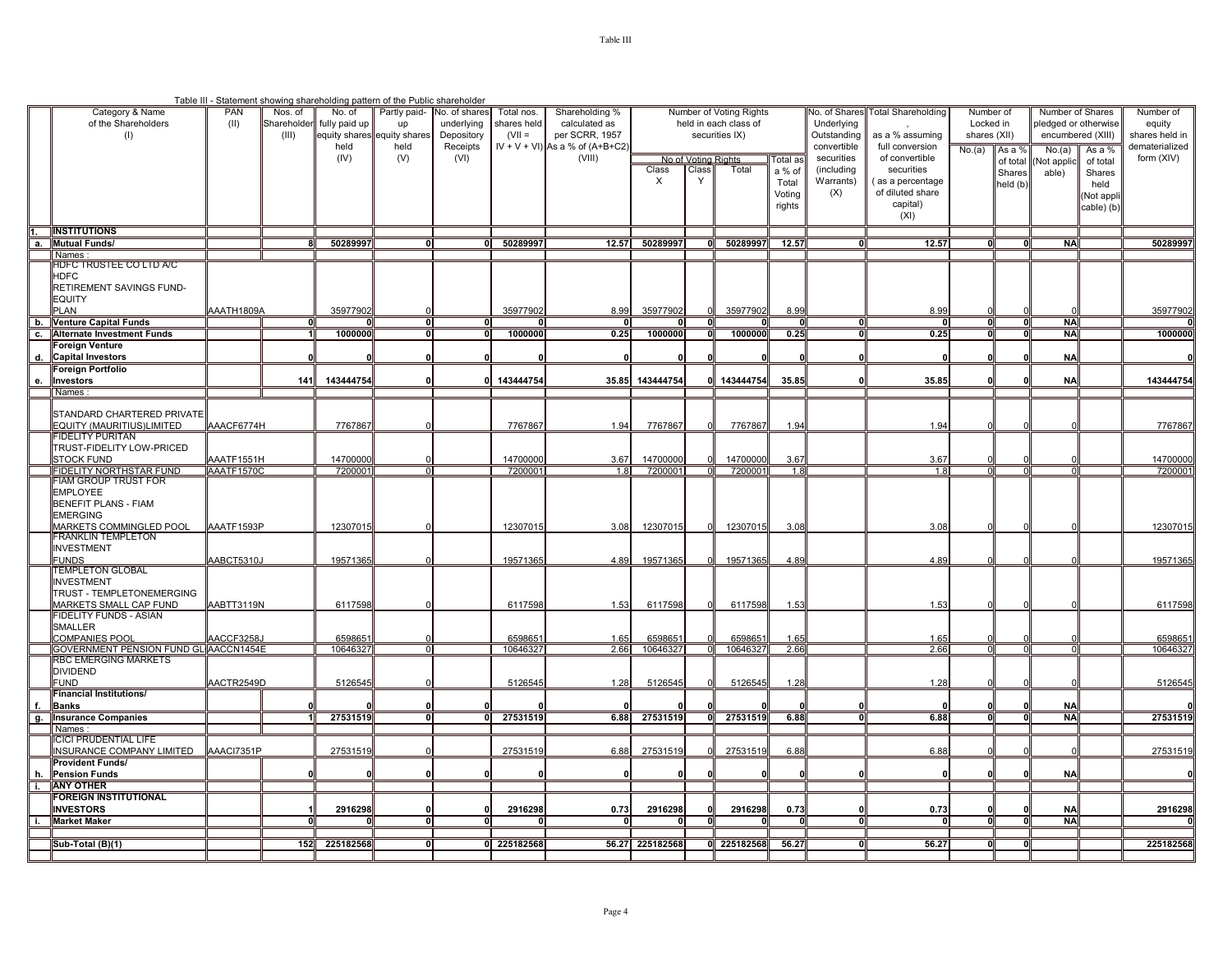| <b>State Government(s)/</b><br>2 a. President of India<br><b>NA</b><br>Sub-Total (B)(2)<br>o<br><b>NON-INSTITUTIONS</b><br>a. INDIVIDUALS -<br>. Individual shareholders<br>holding nominal share capital<br>up to Rs. 2 lakhs.<br>27382<br>11089790<br>11089790<br>11089790<br>2.77<br>2.77<br>11089790<br>2.77<br><b>NA</b><br>01<br>II. Individual shareholders<br>holding nominal share capital<br>2533802<br>2533802<br>2533802<br>2533802<br>0.63<br>0.63<br><b>NA</b><br>in excess of Rs. 2 lakhs.<br>0.63<br><b>NBFCs registered</b><br>b. with RBI<br><b>NA</b><br>c. Employee Trusts<br><b>NA</b><br><b>Overseas Depositories</b><br>holding DRs)<br>d.<br>(balancing figure)<br><b>NA</b><br><b>ANY OTHER</b><br><b>BODIES CORPORATE</b><br>8681591<br>8681591<br>8681591<br>8681591<br>408<br>2.17<br>2.17<br>2.17<br><b>NA</b><br>- 0<br>n<br>Names:<br>AADI FINANCIAL ADVISORS LLP AARFA5161F<br>1.52<br>6100000<br>6100000<br>1.52<br>6100000<br>610000<br>1.52<br>0.11<br>73<br>439000<br>439000<br>0.11<br>439000<br>439000<br>0<br><b>NA</b><br><b>Clearing Members</b><br>0<br>0.11<br><b>DIRECTORS AND THEIR</b><br><b>RELATIVES</b><br>609996<br>609996<br>609996<br>609996<br>0.15<br>0.15<br>0.15<br><b>NA</b><br>93<br>566488<br>566488<br>0.14<br>ਗ਼<br>566488<br>0.14<br>566488<br>0.14<br>0<br><b>NA</b><br><b>Employees</b><br>0<br>$\Omega$<br><b>Employees</b><br>34300<br><b>NRI-Non Repatriable</b><br>34300<br>34300<br>0.01<br>34300<br>0.01<br>0.01<br><b>NA</b><br><b>Employees</b><br>NRI-Repatriable<br>130490<br>130490<br>0.03<br>130490<br>130490<br>0.03<br>0.03<br><b>NA</b><br><b>FOREIGN CORPORATE BODIES</b><br>14813366<br>0 148133667<br>37.02 148133667<br>0 148133667<br>37.02<br>37.02<br><b>NA</b><br>Names<br>39425695<br>MARINA IV (SINGAPORE) PTE.LTD. AAJCM9473F<br>39425695<br>39425695<br>9.85<br>39425695<br>9.85<br>9.85<br><b>MARINA HORIZON (SINGAPORE)</b><br>PTE.LTD<br>AAJCM9474C<br>4562332<br>4562332<br>4562332<br>4562332<br>1.14<br>1.14<br>1.14<br>STANDARD CHARTERED PRIVATE<br>EQUITY (MAURITIUS)III LIMITED<br>AAJCS5416L<br>9849700<br>9849700<br>9849700<br>9849700<br>2.46<br>2.46<br>2.46<br><b>SYNNEX MAURITIUS LTD</b><br>94295940<br>94295940<br>94295940<br>94295940<br>23.56<br>23.56<br>AAKCS6342L<br>23.56<br>$\Omega$<br>$\cap$<br>01<br>$\Omega$<br><b>FOREIGN NATIONALS</b><br>25750<br>25750<br>0.01<br>25750<br>25750<br>0.01<br>0.01<br><b>NA</b><br>n<br>O<br>- 0<br><b>HINDU UNDIVIDED FAMILIES</b><br>96353<br>963533<br>963533<br>1094<br>0.24<br>963533<br>0.24<br>n١<br>0.24<br>ol<br><b>NA</b><br><b>IEPF</b><br>4061<br>4061<br>4061<br>4061<br>0<br><b>NA</b><br>01<br>$\Omega$<br>0.<br>0<br>ΩI<br>NRI – DR<br>32<br>224177<br>224177<br>0.06<br>224177<br>224177<br>0.06<br>n<br>o<br>0.06<br><b>NA</b><br>$\Omega$<br>n١<br>1151574<br>1151574<br>0.29<br>1151574<br>1151574<br>0.29<br>ᇭ<br><b>NA</b><br>NRI - Non-Repat<br>166<br>σT<br>ol<br>0.29<br>$\Omega$<br>0I<br>396<br>351798<br>351798<br>0.09<br>351798<br>351798<br>0.09<br>0.09<br>ᅃ<br><b>NA</b><br>NRI - Repat<br>$\Omega$<br>0<br>01<br>0<br>70<br><b>TRUSTS</b><br>50100<br>50100<br>0.01<br>50100<br>0.01<br>n<br>ΩI<br>n١<br>ΩI<br>50100<br>0.01<br><b>NAI</b><br>43.73 174990117<br>0 174990117<br>Sub-Total (B)(3)<br>29674<br>174990117<br>0 174990117<br>43.73<br>43.73<br>n<br><b>Total Public Shareholding</b> |  |  |  |  |  |  |  |  |          |
|-------------------------------------------------------------------------------------------------------------------------------------------------------------------------------------------------------------------------------------------------------------------------------------------------------------------------------------------------------------------------------------------------------------------------------------------------------------------------------------------------------------------------------------------------------------------------------------------------------------------------------------------------------------------------------------------------------------------------------------------------------------------------------------------------------------------------------------------------------------------------------------------------------------------------------------------------------------------------------------------------------------------------------------------------------------------------------------------------------------------------------------------------------------------------------------------------------------------------------------------------------------------------------------------------------------------------------------------------------------------------------------------------------------------------------------------------------------------------------------------------------------------------------------------------------------------------------------------------------------------------------------------------------------------------------------------------------------------------------------------------------------------------------------------------------------------------------------------------------------------------------------------------------------------------------------------------------------------------------------------------------------------------------------------------------------------------------------------------------------------------------------------------------------------------------------------------------------------------------------------------------------------------------------------------------------------------------------------------------------------------------------------------------------------------------------------------------------------------------------------------------------------------------------------------------------------------------------------------------------------------------------------------------------------------------------------------------------------------------------------------------------------------------------------------------------------------------------------------------------------------------------------------------------------------------------------------------------------------------------------------------------------------------------------------------------------------------------------------------------------------------------------------------------------------------------------------------------------------------------------------------------------------------------------------------------------------------------------------------------------------------------------------|--|--|--|--|--|--|--|--|----------|
| $\Omega$<br>11086334<br>2533802<br>$\Omega$<br>8681591<br>6100000<br>439000<br>609946<br>555788<br>34300<br>130490<br>53837727<br>39425695<br>4562332<br>9849700<br>24500<br>963533<br>4061<br>203982<br>1151574<br>342298<br>50100                                                                                                                                                                                                                                                                                                                                                                                                                                                                                                                                                                                                                                                                                                                                                                                                                                                                                                                                                                                                                                                                                                                                                                                                                                                                                                                                                                                                                                                                                                                                                                                                                                                                                                                                                                                                                                                                                                                                                                                                                                                                                                                                                                                                                                                                                                                                                                                                                                                                                                                                                                                                                                                                                                                                                                                                                                                                                                                                                                                                                                                                                                                                                             |  |  |  |  |  |  |  |  | 80649026 |
|                                                                                                                                                                                                                                                                                                                                                                                                                                                                                                                                                                                                                                                                                                                                                                                                                                                                                                                                                                                                                                                                                                                                                                                                                                                                                                                                                                                                                                                                                                                                                                                                                                                                                                                                                                                                                                                                                                                                                                                                                                                                                                                                                                                                                                                                                                                                                                                                                                                                                                                                                                                                                                                                                                                                                                                                                                                                                                                                                                                                                                                                                                                                                                                                                                                                                                                                                                                                 |  |  |  |  |  |  |  |  |          |
|                                                                                                                                                                                                                                                                                                                                                                                                                                                                                                                                                                                                                                                                                                                                                                                                                                                                                                                                                                                                                                                                                                                                                                                                                                                                                                                                                                                                                                                                                                                                                                                                                                                                                                                                                                                                                                                                                                                                                                                                                                                                                                                                                                                                                                                                                                                                                                                                                                                                                                                                                                                                                                                                                                                                                                                                                                                                                                                                                                                                                                                                                                                                                                                                                                                                                                                                                                                                 |  |  |  |  |  |  |  |  |          |
|                                                                                                                                                                                                                                                                                                                                                                                                                                                                                                                                                                                                                                                                                                                                                                                                                                                                                                                                                                                                                                                                                                                                                                                                                                                                                                                                                                                                                                                                                                                                                                                                                                                                                                                                                                                                                                                                                                                                                                                                                                                                                                                                                                                                                                                                                                                                                                                                                                                                                                                                                                                                                                                                                                                                                                                                                                                                                                                                                                                                                                                                                                                                                                                                                                                                                                                                                                                                 |  |  |  |  |  |  |  |  |          |
|                                                                                                                                                                                                                                                                                                                                                                                                                                                                                                                                                                                                                                                                                                                                                                                                                                                                                                                                                                                                                                                                                                                                                                                                                                                                                                                                                                                                                                                                                                                                                                                                                                                                                                                                                                                                                                                                                                                                                                                                                                                                                                                                                                                                                                                                                                                                                                                                                                                                                                                                                                                                                                                                                                                                                                                                                                                                                                                                                                                                                                                                                                                                                                                                                                                                                                                                                                                                 |  |  |  |  |  |  |  |  |          |
|                                                                                                                                                                                                                                                                                                                                                                                                                                                                                                                                                                                                                                                                                                                                                                                                                                                                                                                                                                                                                                                                                                                                                                                                                                                                                                                                                                                                                                                                                                                                                                                                                                                                                                                                                                                                                                                                                                                                                                                                                                                                                                                                                                                                                                                                                                                                                                                                                                                                                                                                                                                                                                                                                                                                                                                                                                                                                                                                                                                                                                                                                                                                                                                                                                                                                                                                                                                                 |  |  |  |  |  |  |  |  |          |
|                                                                                                                                                                                                                                                                                                                                                                                                                                                                                                                                                                                                                                                                                                                                                                                                                                                                                                                                                                                                                                                                                                                                                                                                                                                                                                                                                                                                                                                                                                                                                                                                                                                                                                                                                                                                                                                                                                                                                                                                                                                                                                                                                                                                                                                                                                                                                                                                                                                                                                                                                                                                                                                                                                                                                                                                                                                                                                                                                                                                                                                                                                                                                                                                                                                                                                                                                                                                 |  |  |  |  |  |  |  |  |          |
|                                                                                                                                                                                                                                                                                                                                                                                                                                                                                                                                                                                                                                                                                                                                                                                                                                                                                                                                                                                                                                                                                                                                                                                                                                                                                                                                                                                                                                                                                                                                                                                                                                                                                                                                                                                                                                                                                                                                                                                                                                                                                                                                                                                                                                                                                                                                                                                                                                                                                                                                                                                                                                                                                                                                                                                                                                                                                                                                                                                                                                                                                                                                                                                                                                                                                                                                                                                                 |  |  |  |  |  |  |  |  |          |
|                                                                                                                                                                                                                                                                                                                                                                                                                                                                                                                                                                                                                                                                                                                                                                                                                                                                                                                                                                                                                                                                                                                                                                                                                                                                                                                                                                                                                                                                                                                                                                                                                                                                                                                                                                                                                                                                                                                                                                                                                                                                                                                                                                                                                                                                                                                                                                                                                                                                                                                                                                                                                                                                                                                                                                                                                                                                                                                                                                                                                                                                                                                                                                                                                                                                                                                                                                                                 |  |  |  |  |  |  |  |  |          |
|                                                                                                                                                                                                                                                                                                                                                                                                                                                                                                                                                                                                                                                                                                                                                                                                                                                                                                                                                                                                                                                                                                                                                                                                                                                                                                                                                                                                                                                                                                                                                                                                                                                                                                                                                                                                                                                                                                                                                                                                                                                                                                                                                                                                                                                                                                                                                                                                                                                                                                                                                                                                                                                                                                                                                                                                                                                                                                                                                                                                                                                                                                                                                                                                                                                                                                                                                                                                 |  |  |  |  |  |  |  |  |          |
|                                                                                                                                                                                                                                                                                                                                                                                                                                                                                                                                                                                                                                                                                                                                                                                                                                                                                                                                                                                                                                                                                                                                                                                                                                                                                                                                                                                                                                                                                                                                                                                                                                                                                                                                                                                                                                                                                                                                                                                                                                                                                                                                                                                                                                                                                                                                                                                                                                                                                                                                                                                                                                                                                                                                                                                                                                                                                                                                                                                                                                                                                                                                                                                                                                                                                                                                                                                                 |  |  |  |  |  |  |  |  |          |
|                                                                                                                                                                                                                                                                                                                                                                                                                                                                                                                                                                                                                                                                                                                                                                                                                                                                                                                                                                                                                                                                                                                                                                                                                                                                                                                                                                                                                                                                                                                                                                                                                                                                                                                                                                                                                                                                                                                                                                                                                                                                                                                                                                                                                                                                                                                                                                                                                                                                                                                                                                                                                                                                                                                                                                                                                                                                                                                                                                                                                                                                                                                                                                                                                                                                                                                                                                                                 |  |  |  |  |  |  |  |  |          |
|                                                                                                                                                                                                                                                                                                                                                                                                                                                                                                                                                                                                                                                                                                                                                                                                                                                                                                                                                                                                                                                                                                                                                                                                                                                                                                                                                                                                                                                                                                                                                                                                                                                                                                                                                                                                                                                                                                                                                                                                                                                                                                                                                                                                                                                                                                                                                                                                                                                                                                                                                                                                                                                                                                                                                                                                                                                                                                                                                                                                                                                                                                                                                                                                                                                                                                                                                                                                 |  |  |  |  |  |  |  |  |          |
|                                                                                                                                                                                                                                                                                                                                                                                                                                                                                                                                                                                                                                                                                                                                                                                                                                                                                                                                                                                                                                                                                                                                                                                                                                                                                                                                                                                                                                                                                                                                                                                                                                                                                                                                                                                                                                                                                                                                                                                                                                                                                                                                                                                                                                                                                                                                                                                                                                                                                                                                                                                                                                                                                                                                                                                                                                                                                                                                                                                                                                                                                                                                                                                                                                                                                                                                                                                                 |  |  |  |  |  |  |  |  |          |
|                                                                                                                                                                                                                                                                                                                                                                                                                                                                                                                                                                                                                                                                                                                                                                                                                                                                                                                                                                                                                                                                                                                                                                                                                                                                                                                                                                                                                                                                                                                                                                                                                                                                                                                                                                                                                                                                                                                                                                                                                                                                                                                                                                                                                                                                                                                                                                                                                                                                                                                                                                                                                                                                                                                                                                                                                                                                                                                                                                                                                                                                                                                                                                                                                                                                                                                                                                                                 |  |  |  |  |  |  |  |  |          |
|                                                                                                                                                                                                                                                                                                                                                                                                                                                                                                                                                                                                                                                                                                                                                                                                                                                                                                                                                                                                                                                                                                                                                                                                                                                                                                                                                                                                                                                                                                                                                                                                                                                                                                                                                                                                                                                                                                                                                                                                                                                                                                                                                                                                                                                                                                                                                                                                                                                                                                                                                                                                                                                                                                                                                                                                                                                                                                                                                                                                                                                                                                                                                                                                                                                                                                                                                                                                 |  |  |  |  |  |  |  |  |          |
|                                                                                                                                                                                                                                                                                                                                                                                                                                                                                                                                                                                                                                                                                                                                                                                                                                                                                                                                                                                                                                                                                                                                                                                                                                                                                                                                                                                                                                                                                                                                                                                                                                                                                                                                                                                                                                                                                                                                                                                                                                                                                                                                                                                                                                                                                                                                                                                                                                                                                                                                                                                                                                                                                                                                                                                                                                                                                                                                                                                                                                                                                                                                                                                                                                                                                                                                                                                                 |  |  |  |  |  |  |  |  |          |
|                                                                                                                                                                                                                                                                                                                                                                                                                                                                                                                                                                                                                                                                                                                                                                                                                                                                                                                                                                                                                                                                                                                                                                                                                                                                                                                                                                                                                                                                                                                                                                                                                                                                                                                                                                                                                                                                                                                                                                                                                                                                                                                                                                                                                                                                                                                                                                                                                                                                                                                                                                                                                                                                                                                                                                                                                                                                                                                                                                                                                                                                                                                                                                                                                                                                                                                                                                                                 |  |  |  |  |  |  |  |  |          |
|                                                                                                                                                                                                                                                                                                                                                                                                                                                                                                                                                                                                                                                                                                                                                                                                                                                                                                                                                                                                                                                                                                                                                                                                                                                                                                                                                                                                                                                                                                                                                                                                                                                                                                                                                                                                                                                                                                                                                                                                                                                                                                                                                                                                                                                                                                                                                                                                                                                                                                                                                                                                                                                                                                                                                                                                                                                                                                                                                                                                                                                                                                                                                                                                                                                                                                                                                                                                 |  |  |  |  |  |  |  |  |          |
|                                                                                                                                                                                                                                                                                                                                                                                                                                                                                                                                                                                                                                                                                                                                                                                                                                                                                                                                                                                                                                                                                                                                                                                                                                                                                                                                                                                                                                                                                                                                                                                                                                                                                                                                                                                                                                                                                                                                                                                                                                                                                                                                                                                                                                                                                                                                                                                                                                                                                                                                                                                                                                                                                                                                                                                                                                                                                                                                                                                                                                                                                                                                                                                                                                                                                                                                                                                                 |  |  |  |  |  |  |  |  |          |
|                                                                                                                                                                                                                                                                                                                                                                                                                                                                                                                                                                                                                                                                                                                                                                                                                                                                                                                                                                                                                                                                                                                                                                                                                                                                                                                                                                                                                                                                                                                                                                                                                                                                                                                                                                                                                                                                                                                                                                                                                                                                                                                                                                                                                                                                                                                                                                                                                                                                                                                                                                                                                                                                                                                                                                                                                                                                                                                                                                                                                                                                                                                                                                                                                                                                                                                                                                                                 |  |  |  |  |  |  |  |  |          |
|                                                                                                                                                                                                                                                                                                                                                                                                                                                                                                                                                                                                                                                                                                                                                                                                                                                                                                                                                                                                                                                                                                                                                                                                                                                                                                                                                                                                                                                                                                                                                                                                                                                                                                                                                                                                                                                                                                                                                                                                                                                                                                                                                                                                                                                                                                                                                                                                                                                                                                                                                                                                                                                                                                                                                                                                                                                                                                                                                                                                                                                                                                                                                                                                                                                                                                                                                                                                 |  |  |  |  |  |  |  |  |          |
|                                                                                                                                                                                                                                                                                                                                                                                                                                                                                                                                                                                                                                                                                                                                                                                                                                                                                                                                                                                                                                                                                                                                                                                                                                                                                                                                                                                                                                                                                                                                                                                                                                                                                                                                                                                                                                                                                                                                                                                                                                                                                                                                                                                                                                                                                                                                                                                                                                                                                                                                                                                                                                                                                                                                                                                                                                                                                                                                                                                                                                                                                                                                                                                                                                                                                                                                                                                                 |  |  |  |  |  |  |  |  |          |
|                                                                                                                                                                                                                                                                                                                                                                                                                                                                                                                                                                                                                                                                                                                                                                                                                                                                                                                                                                                                                                                                                                                                                                                                                                                                                                                                                                                                                                                                                                                                                                                                                                                                                                                                                                                                                                                                                                                                                                                                                                                                                                                                                                                                                                                                                                                                                                                                                                                                                                                                                                                                                                                                                                                                                                                                                                                                                                                                                                                                                                                                                                                                                                                                                                                                                                                                                                                                 |  |  |  |  |  |  |  |  |          |
|                                                                                                                                                                                                                                                                                                                                                                                                                                                                                                                                                                                                                                                                                                                                                                                                                                                                                                                                                                                                                                                                                                                                                                                                                                                                                                                                                                                                                                                                                                                                                                                                                                                                                                                                                                                                                                                                                                                                                                                                                                                                                                                                                                                                                                                                                                                                                                                                                                                                                                                                                                                                                                                                                                                                                                                                                                                                                                                                                                                                                                                                                                                                                                                                                                                                                                                                                                                                 |  |  |  |  |  |  |  |  |          |
|                                                                                                                                                                                                                                                                                                                                                                                                                                                                                                                                                                                                                                                                                                                                                                                                                                                                                                                                                                                                                                                                                                                                                                                                                                                                                                                                                                                                                                                                                                                                                                                                                                                                                                                                                                                                                                                                                                                                                                                                                                                                                                                                                                                                                                                                                                                                                                                                                                                                                                                                                                                                                                                                                                                                                                                                                                                                                                                                                                                                                                                                                                                                                                                                                                                                                                                                                                                                 |  |  |  |  |  |  |  |  |          |
|                                                                                                                                                                                                                                                                                                                                                                                                                                                                                                                                                                                                                                                                                                                                                                                                                                                                                                                                                                                                                                                                                                                                                                                                                                                                                                                                                                                                                                                                                                                                                                                                                                                                                                                                                                                                                                                                                                                                                                                                                                                                                                                                                                                                                                                                                                                                                                                                                                                                                                                                                                                                                                                                                                                                                                                                                                                                                                                                                                                                                                                                                                                                                                                                                                                                                                                                                                                                 |  |  |  |  |  |  |  |  |          |
|                                                                                                                                                                                                                                                                                                                                                                                                                                                                                                                                                                                                                                                                                                                                                                                                                                                                                                                                                                                                                                                                                                                                                                                                                                                                                                                                                                                                                                                                                                                                                                                                                                                                                                                                                                                                                                                                                                                                                                                                                                                                                                                                                                                                                                                                                                                                                                                                                                                                                                                                                                                                                                                                                                                                                                                                                                                                                                                                                                                                                                                                                                                                                                                                                                                                                                                                                                                                 |  |  |  |  |  |  |  |  |          |
|                                                                                                                                                                                                                                                                                                                                                                                                                                                                                                                                                                                                                                                                                                                                                                                                                                                                                                                                                                                                                                                                                                                                                                                                                                                                                                                                                                                                                                                                                                                                                                                                                                                                                                                                                                                                                                                                                                                                                                                                                                                                                                                                                                                                                                                                                                                                                                                                                                                                                                                                                                                                                                                                                                                                                                                                                                                                                                                                                                                                                                                                                                                                                                                                                                                                                                                                                                                                 |  |  |  |  |  |  |  |  |          |
|                                                                                                                                                                                                                                                                                                                                                                                                                                                                                                                                                                                                                                                                                                                                                                                                                                                                                                                                                                                                                                                                                                                                                                                                                                                                                                                                                                                                                                                                                                                                                                                                                                                                                                                                                                                                                                                                                                                                                                                                                                                                                                                                                                                                                                                                                                                                                                                                                                                                                                                                                                                                                                                                                                                                                                                                                                                                                                                                                                                                                                                                                                                                                                                                                                                                                                                                                                                                 |  |  |  |  |  |  |  |  |          |
|                                                                                                                                                                                                                                                                                                                                                                                                                                                                                                                                                                                                                                                                                                                                                                                                                                                                                                                                                                                                                                                                                                                                                                                                                                                                                                                                                                                                                                                                                                                                                                                                                                                                                                                                                                                                                                                                                                                                                                                                                                                                                                                                                                                                                                                                                                                                                                                                                                                                                                                                                                                                                                                                                                                                                                                                                                                                                                                                                                                                                                                                                                                                                                                                                                                                                                                                                                                                 |  |  |  |  |  |  |  |  |          |
|                                                                                                                                                                                                                                                                                                                                                                                                                                                                                                                                                                                                                                                                                                                                                                                                                                                                                                                                                                                                                                                                                                                                                                                                                                                                                                                                                                                                                                                                                                                                                                                                                                                                                                                                                                                                                                                                                                                                                                                                                                                                                                                                                                                                                                                                                                                                                                                                                                                                                                                                                                                                                                                                                                                                                                                                                                                                                                                                                                                                                                                                                                                                                                                                                                                                                                                                                                                                 |  |  |  |  |  |  |  |  |          |
|                                                                                                                                                                                                                                                                                                                                                                                                                                                                                                                                                                                                                                                                                                                                                                                                                                                                                                                                                                                                                                                                                                                                                                                                                                                                                                                                                                                                                                                                                                                                                                                                                                                                                                                                                                                                                                                                                                                                                                                                                                                                                                                                                                                                                                                                                                                                                                                                                                                                                                                                                                                                                                                                                                                                                                                                                                                                                                                                                                                                                                                                                                                                                                                                                                                                                                                                                                                                 |  |  |  |  |  |  |  |  |          |
|                                                                                                                                                                                                                                                                                                                                                                                                                                                                                                                                                                                                                                                                                                                                                                                                                                                                                                                                                                                                                                                                                                                                                                                                                                                                                                                                                                                                                                                                                                                                                                                                                                                                                                                                                                                                                                                                                                                                                                                                                                                                                                                                                                                                                                                                                                                                                                                                                                                                                                                                                                                                                                                                                                                                                                                                                                                                                                                                                                                                                                                                                                                                                                                                                                                                                                                                                                                                 |  |  |  |  |  |  |  |  |          |
|                                                                                                                                                                                                                                                                                                                                                                                                                                                                                                                                                                                                                                                                                                                                                                                                                                                                                                                                                                                                                                                                                                                                                                                                                                                                                                                                                                                                                                                                                                                                                                                                                                                                                                                                                                                                                                                                                                                                                                                                                                                                                                                                                                                                                                                                                                                                                                                                                                                                                                                                                                                                                                                                                                                                                                                                                                                                                                                                                                                                                                                                                                                                                                                                                                                                                                                                                                                                 |  |  |  |  |  |  |  |  |          |
|                                                                                                                                                                                                                                                                                                                                                                                                                                                                                                                                                                                                                                                                                                                                                                                                                                                                                                                                                                                                                                                                                                                                                                                                                                                                                                                                                                                                                                                                                                                                                                                                                                                                                                                                                                                                                                                                                                                                                                                                                                                                                                                                                                                                                                                                                                                                                                                                                                                                                                                                                                                                                                                                                                                                                                                                                                                                                                                                                                                                                                                                                                                                                                                                                                                                                                                                                                                                 |  |  |  |  |  |  |  |  |          |
|                                                                                                                                                                                                                                                                                                                                                                                                                                                                                                                                                                                                                                                                                                                                                                                                                                                                                                                                                                                                                                                                                                                                                                                                                                                                                                                                                                                                                                                                                                                                                                                                                                                                                                                                                                                                                                                                                                                                                                                                                                                                                                                                                                                                                                                                                                                                                                                                                                                                                                                                                                                                                                                                                                                                                                                                                                                                                                                                                                                                                                                                                                                                                                                                                                                                                                                                                                                                 |  |  |  |  |  |  |  |  |          |
|                                                                                                                                                                                                                                                                                                                                                                                                                                                                                                                                                                                                                                                                                                                                                                                                                                                                                                                                                                                                                                                                                                                                                                                                                                                                                                                                                                                                                                                                                                                                                                                                                                                                                                                                                                                                                                                                                                                                                                                                                                                                                                                                                                                                                                                                                                                                                                                                                                                                                                                                                                                                                                                                                                                                                                                                                                                                                                                                                                                                                                                                                                                                                                                                                                                                                                                                                                                                 |  |  |  |  |  |  |  |  |          |
|                                                                                                                                                                                                                                                                                                                                                                                                                                                                                                                                                                                                                                                                                                                                                                                                                                                                                                                                                                                                                                                                                                                                                                                                                                                                                                                                                                                                                                                                                                                                                                                                                                                                                                                                                                                                                                                                                                                                                                                                                                                                                                                                                                                                                                                                                                                                                                                                                                                                                                                                                                                                                                                                                                                                                                                                                                                                                                                                                                                                                                                                                                                                                                                                                                                                                                                                                                                                 |  |  |  |  |  |  |  |  |          |
|                                                                                                                                                                                                                                                                                                                                                                                                                                                                                                                                                                                                                                                                                                                                                                                                                                                                                                                                                                                                                                                                                                                                                                                                                                                                                                                                                                                                                                                                                                                                                                                                                                                                                                                                                                                                                                                                                                                                                                                                                                                                                                                                                                                                                                                                                                                                                                                                                                                                                                                                                                                                                                                                                                                                                                                                                                                                                                                                                                                                                                                                                                                                                                                                                                                                                                                                                                                                 |  |  |  |  |  |  |  |  |          |
|                                                                                                                                                                                                                                                                                                                                                                                                                                                                                                                                                                                                                                                                                                                                                                                                                                                                                                                                                                                                                                                                                                                                                                                                                                                                                                                                                                                                                                                                                                                                                                                                                                                                                                                                                                                                                                                                                                                                                                                                                                                                                                                                                                                                                                                                                                                                                                                                                                                                                                                                                                                                                                                                                                                                                                                                                                                                                                                                                                                                                                                                                                                                                                                                                                                                                                                                                                                                 |  |  |  |  |  |  |  |  |          |
| Central Government/                                                                                                                                                                                                                                                                                                                                                                                                                                                                                                                                                                                                                                                                                                                                                                                                                                                                                                                                                                                                                                                                                                                                                                                                                                                                                                                                                                                                                                                                                                                                                                                                                                                                                                                                                                                                                                                                                                                                                                                                                                                                                                                                                                                                                                                                                                                                                                                                                                                                                                                                                                                                                                                                                                                                                                                                                                                                                                                                                                                                                                                                                                                                                                                                                                                                                                                                                                             |  |  |  |  |  |  |  |  |          |

Page 5